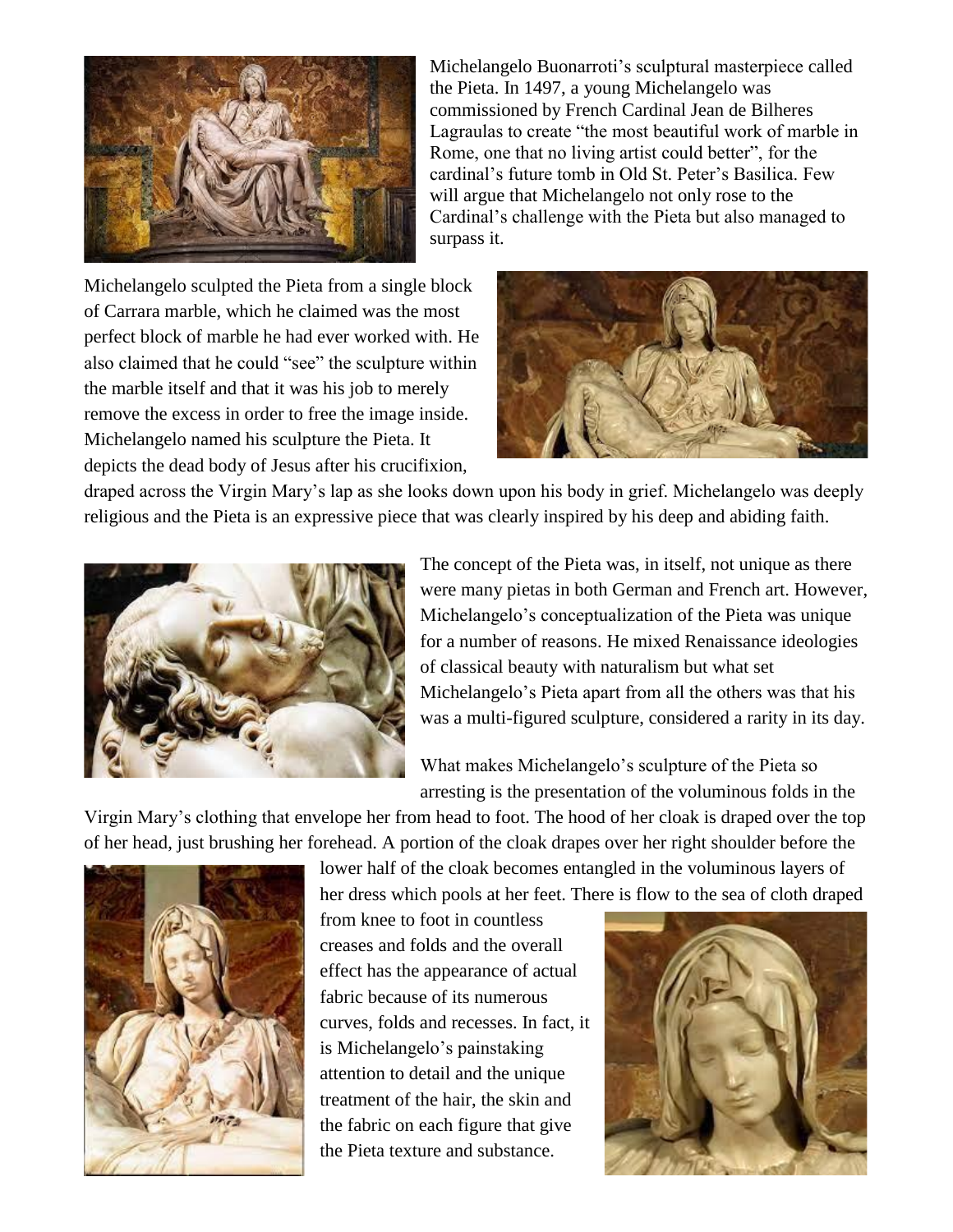While it is said that Michelangelo's intricate treatment of the vestments worn by his subjects give the Pieta texture and substance, it is nevertheless his masterful ability to render emotion from the cold marble that give the sculpture its breath of life. There is such intimacy in the grief-stricken moment between the mother and her dead son. It is conveyed in the tenderness, profound sorrow and humility with which the Virgin Mary's stares down at the body of Jesus draped across her lap. However, despite the torture Jesus had endured, the devastation to his body is minimal.



The wounds on his hands and feet, after being nailed to the cross, are small and he looks to be lying in peaceful repose. The Virgin's right hand, as it supports Jesus' body, does not come into direct contact with his flesh. It's covered by the cloth from her cloak, signifying the sanctity of Christ's body. The Virgin Mary, although consumed by her sorrow, nevertheless appears at peace. The two figures appear idealized despite such sorrow, reflecting the Neo-Platonic ideals of beauty on earth reflecting God's beauty; that the

beautiful figures of the Virgin Mary and Jesus are echoing the beauty of the Divine.